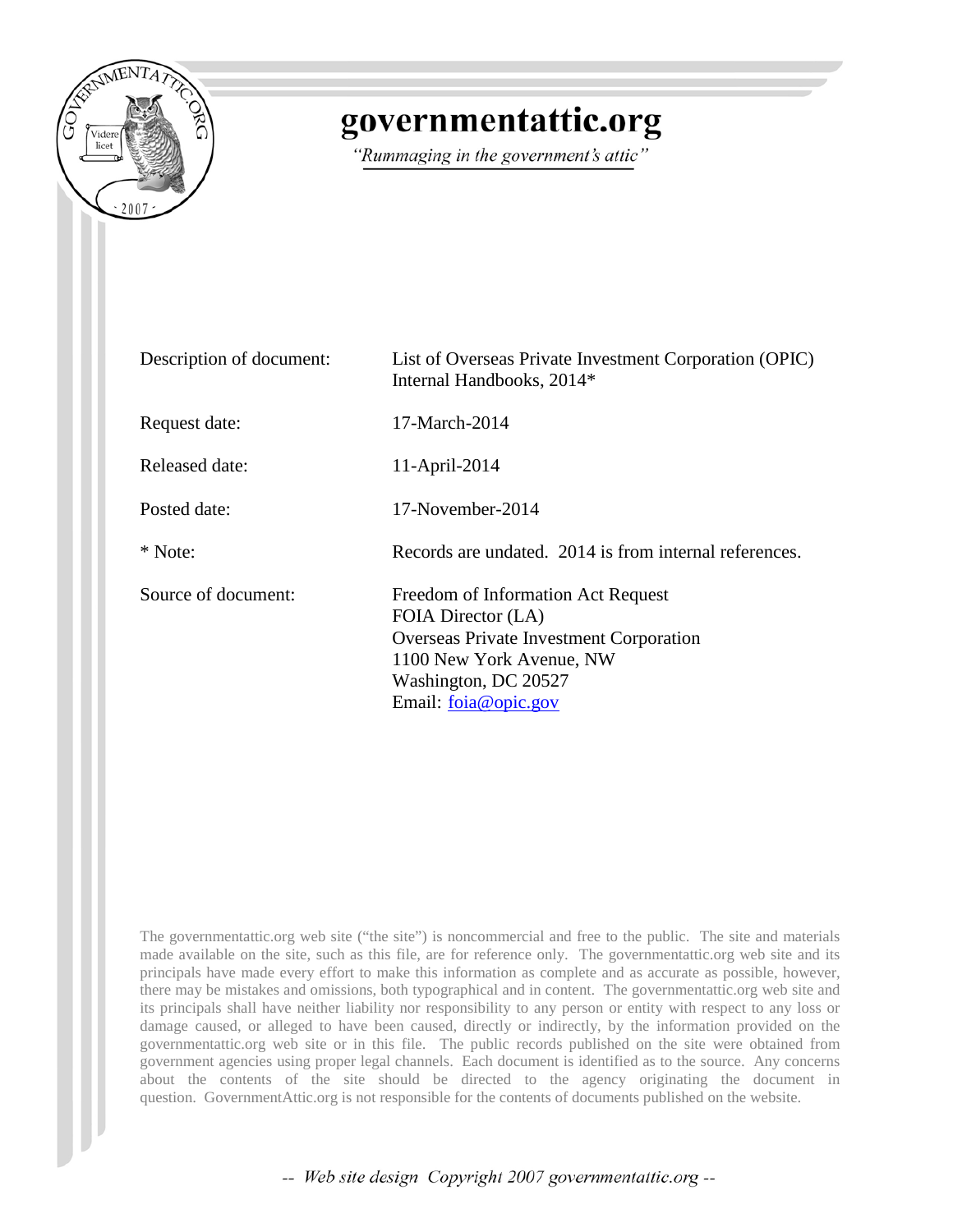

**Overseas Private Investment Corporation 1100 New York Avenue, N.W., Washington, D.C. 20527 PHONE: (202) 336-8400 FAX: (202) 408-0297** 

April 11, 2014

SENT VIA E-MAIL

## **RE: Acknowledgement for FOIA 2014-00025**

This letter is in response to the receipt of your request dated March 17, 2014 and received on April 4, 2014. Your request has been assigned FOIA Number 2014-00025. Please reference this number in all correspondence concerning your request. You have asked for the following information:

o A copy of the listing of OPIC internal handbooks.

OPIC does not have an official list of internal handbooks but two centralized lists of handbooks were located by the FOIA Office and are attached in full.

As the fees for this request are less than \$25.00, no payment is required.

If you are dissatisfied with this response, you may appeal to OPIC's Deputy General Counsel within twenty days of your receipt of this letter by addressing such appeal to:

Deputy General Counsel Overseas Private Investment Corporation 1100 New York Avenue, N.W. - 12th Floor Washington DC, 20527

Both the letter and the envelope should be marked "FREEDOM OF INFORMATION ACT APPEAL." In the event that you are not satisfied with the results of any such appeal, judicial review is available to you in the United States District Court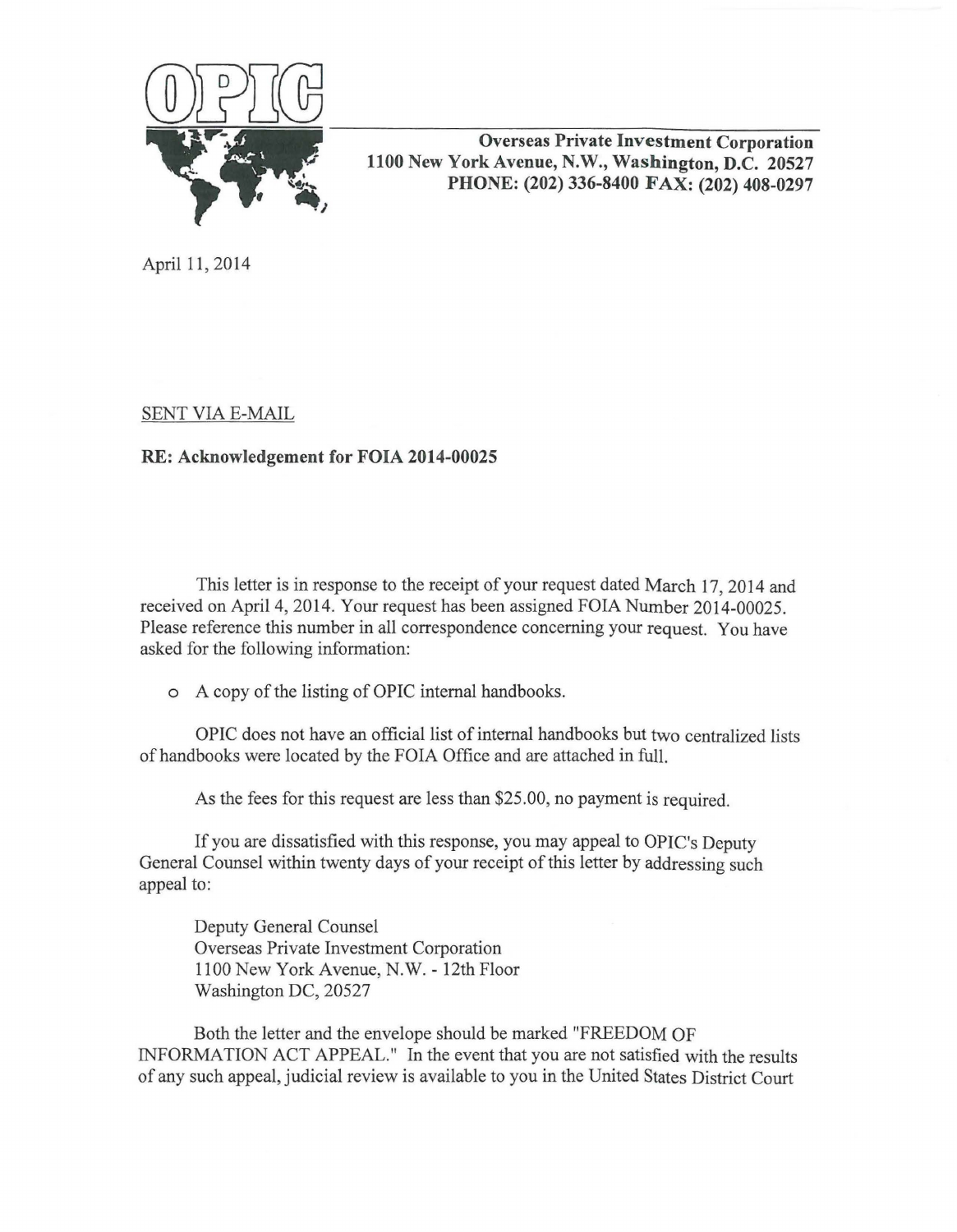for the judicial district in which you reside or maintain your principal place of business, or in the District of Columbia.

If you have any questions, I may be contacted by phone at 202.408.6297 or byemail at Nichole.Cadiente@opic.gov. Please reference your request's FOIA number when contacting me.

Sincerely,

Sincerely,

Nichole Cadiente Administrative Counsel Overseas Private Investment Corporation 1100 New York Avenue, N.W. Washington, D.C. 20527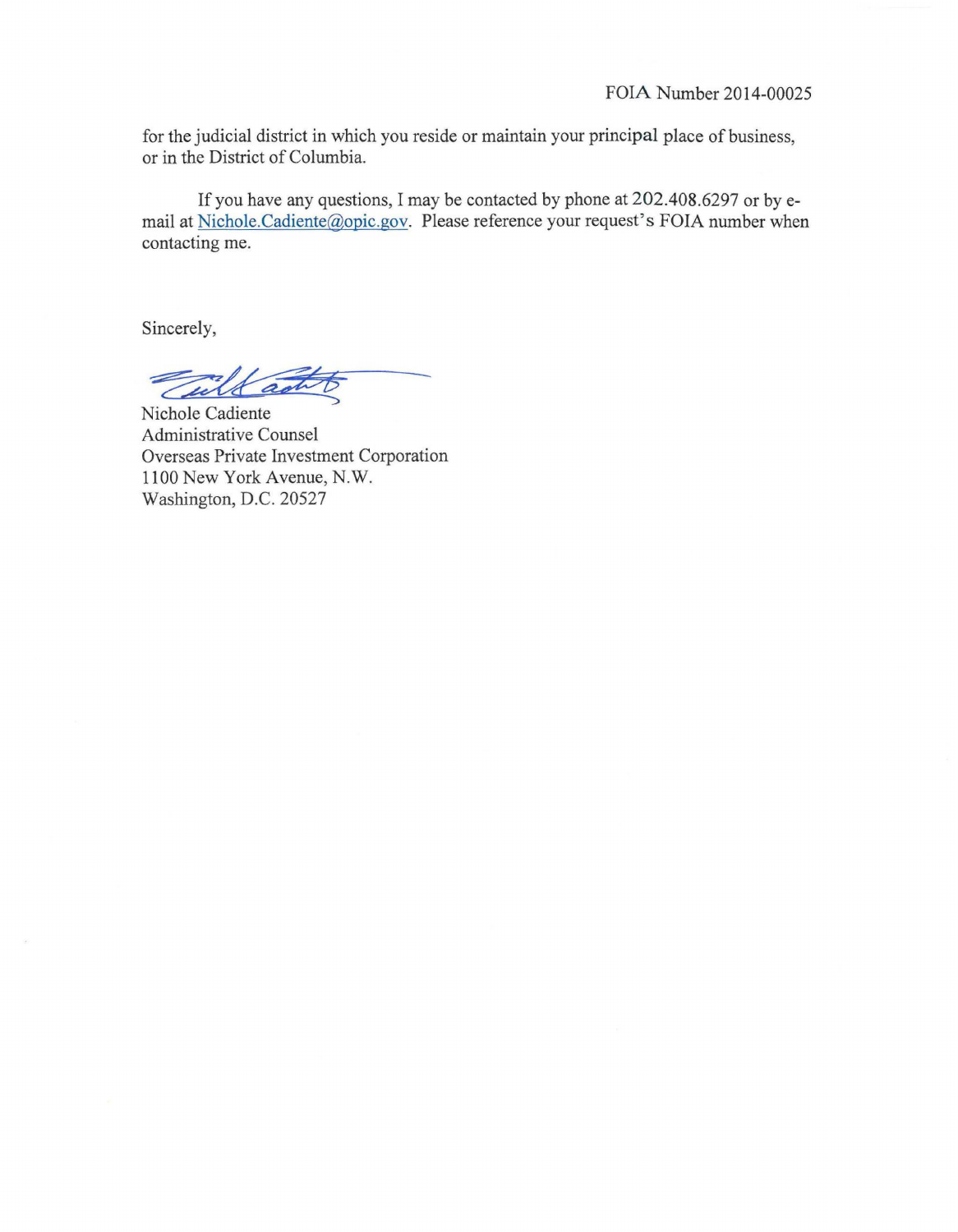| DEPARTMENT OF MANAGEMENT & ADMINISTRATION (DMA)                       |            |
|-----------------------------------------------------------------------|------------|
| <b>OPIC Bring Your Own Device Policy</b>                              | 10/26/2012 |
| <b>TNFORMATION SECURITY</b>                                           |            |
| <b>OPIC Information System Security Policy</b>                        | 4/30/2013  |
| OPIC Privileged User Rules of Behavior                                | 4/30/2013  |
| <b>OPIC User Rules of Behavior</b>                                    | 4/30/2013  |
| PERSONAL PROPERTY                                                     |            |
| <b>Telecommunications Handbook</b>                                    | 9/1/2004   |
| <b>FROCUREMENT</b>                                                    |            |
| Procurement Handbook 04-2013                                          | 4/30/2013  |
| Purchase Card Guide 04-2013                                           | 4/30/2013  |
| <b>SECURITY</b>                                                       |            |
| Security Handbook 2010-06-18                                          | 6/12/2010  |
| OPIC On-Boarding Policy 2014                                          | 2/11/2014  |
| Security Administrative Order                                         | 3/11/2014  |
| <b>TRAVEL</b>                                                         |            |
| Travel Handbook September 2013                                        | 9/1/2013   |
| PERSONALLY IDENTIFIABLE INFORMATION SECURITY                          |            |
| <b>Privacy Policy</b>                                                 | 4/25/2013  |
| <b>EMPLOYMENT</b>                                                     |            |
| <b>Employment Handbook</b>                                            | 2/26/2008  |
| <b>DISCIPLINE &amp; ADVERSE ACTION</b>                                |            |
| Discipline and Adverse Actions Handbook (Non Bargaining Unit Employee | 2/26/2008  |
| Disciplinary & Adverse Actions (Bargaining Unit Employees)            | 4/12/1994  |
| <b>SENIOR LEVEL APPOINTMENTS</b>                                      |            |
| <b>OPIC Senior Level Performance Handbook</b>                         | 11/1/2011  |
| <b>FELECOMMUTING</b>                                                  |            |
|                                                                       | 10/16/2008 |
| <b>CREDIT HOURS</b>                                                   |            |
| <b>Credit Hours Handbook</b>                                          | 9/27/2009  |
| <b>TEAVE</b>                                                          |            |
| Leave Administration Handbook                                         | 10/16/2008 |
| PERFORMANCE MANAGEMENT                                                |            |
| Performance Management Handbook                                       | 10/16/2008 |
| <b>MAXIFLEX WORK SCHEDULE</b>                                         |            |
| Maxiflex Program Handbook                                             | 9/27/2009  |
| <b>FEO</b>                                                            |            |
| EEO Handbook 11-2-2012                                                | 11/2/2012  |
| Ξ                                                                     |            |